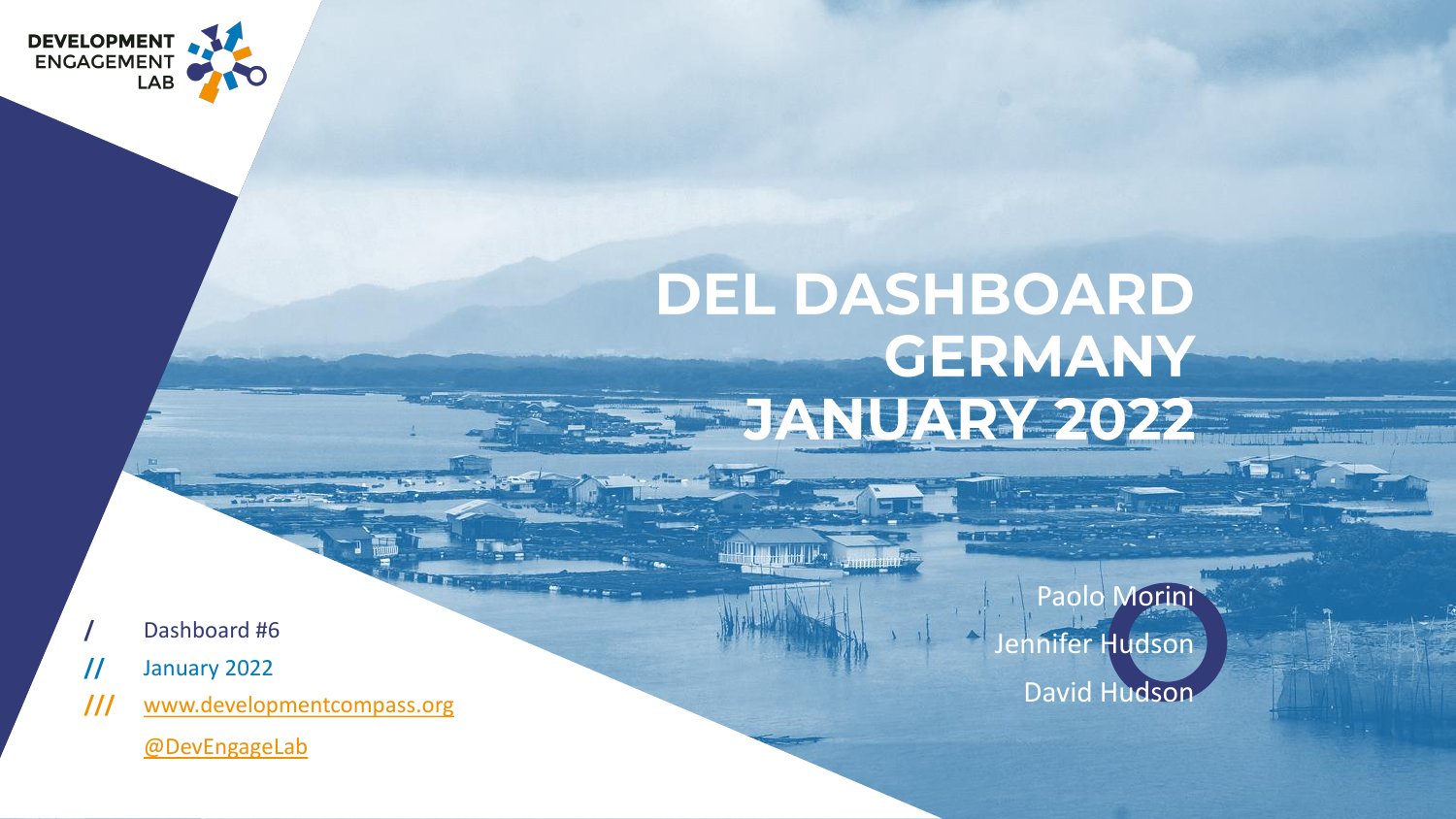# **THREE KEY CHANGES SINCE OCTOBER 2021**













think arguments for aid based on its resource efficiency are persuasive

**Many of our behavioural engagement indicators are on a negative trend**. The 3% fall in Germans sharing and forwarding global poverty news from October 2021 is statistically significant.

shared or forwarded news about

global poverty

The **perceived efficacy of NGOs and charities** took a large hit, **falling under the 50% line for the first time** since we started tracking the series in 2019.

As uncertainty increases in the aid arguments battery, **6% fewer respondents say that resource efficiency arguments are persuasive.**

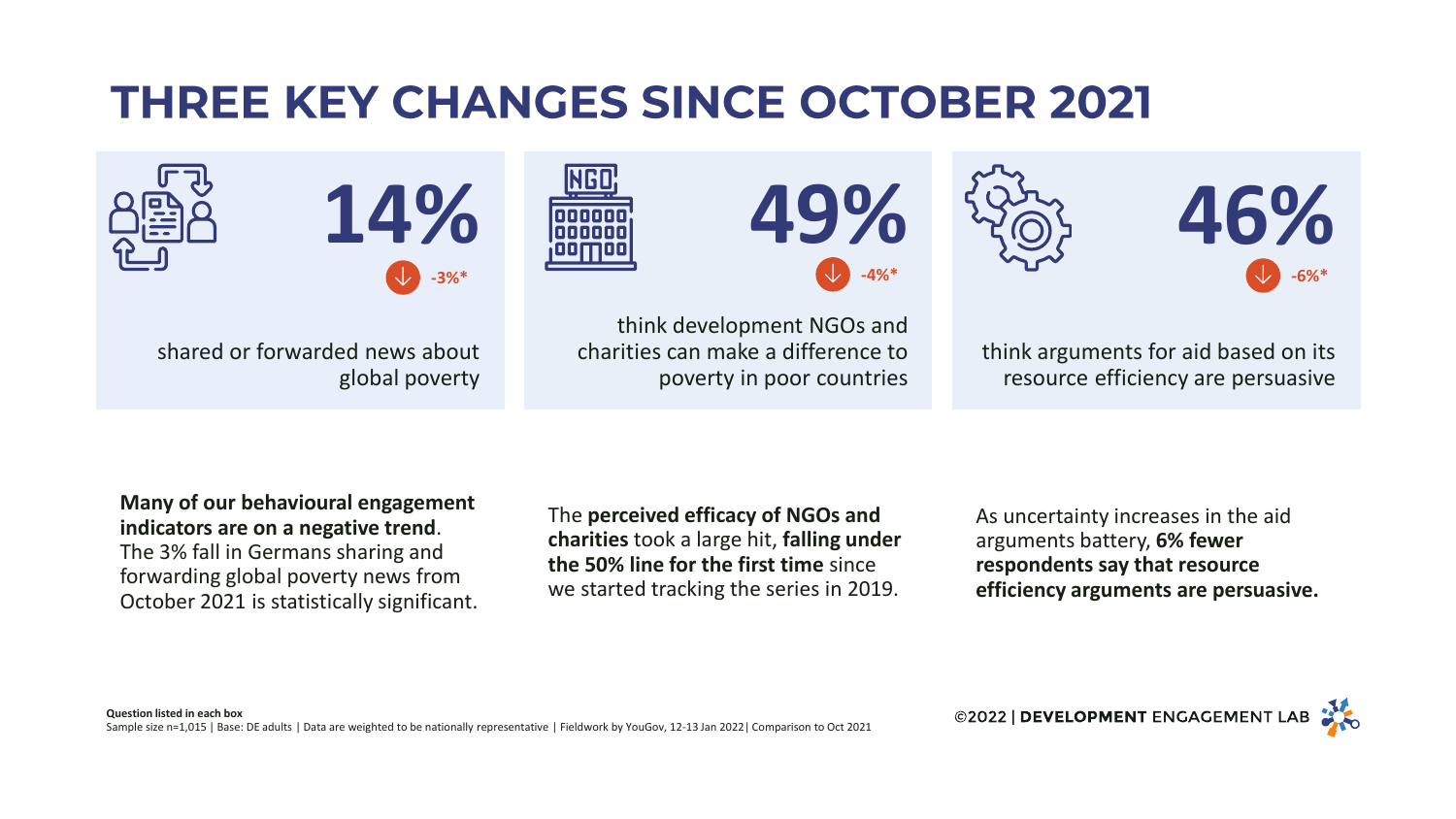# **READING THE DEL DASHBOARD**

This icon is used when there is an upward change since the last data point. An asterisk indicates the change is statistically significant.

This icon is used when there is a downward change since the last data point. An asterisk indicates the change is statistically significant.

This icon is used when there is no change from the last data point, or the change was smaller than 1% in size.

 $\bigcap$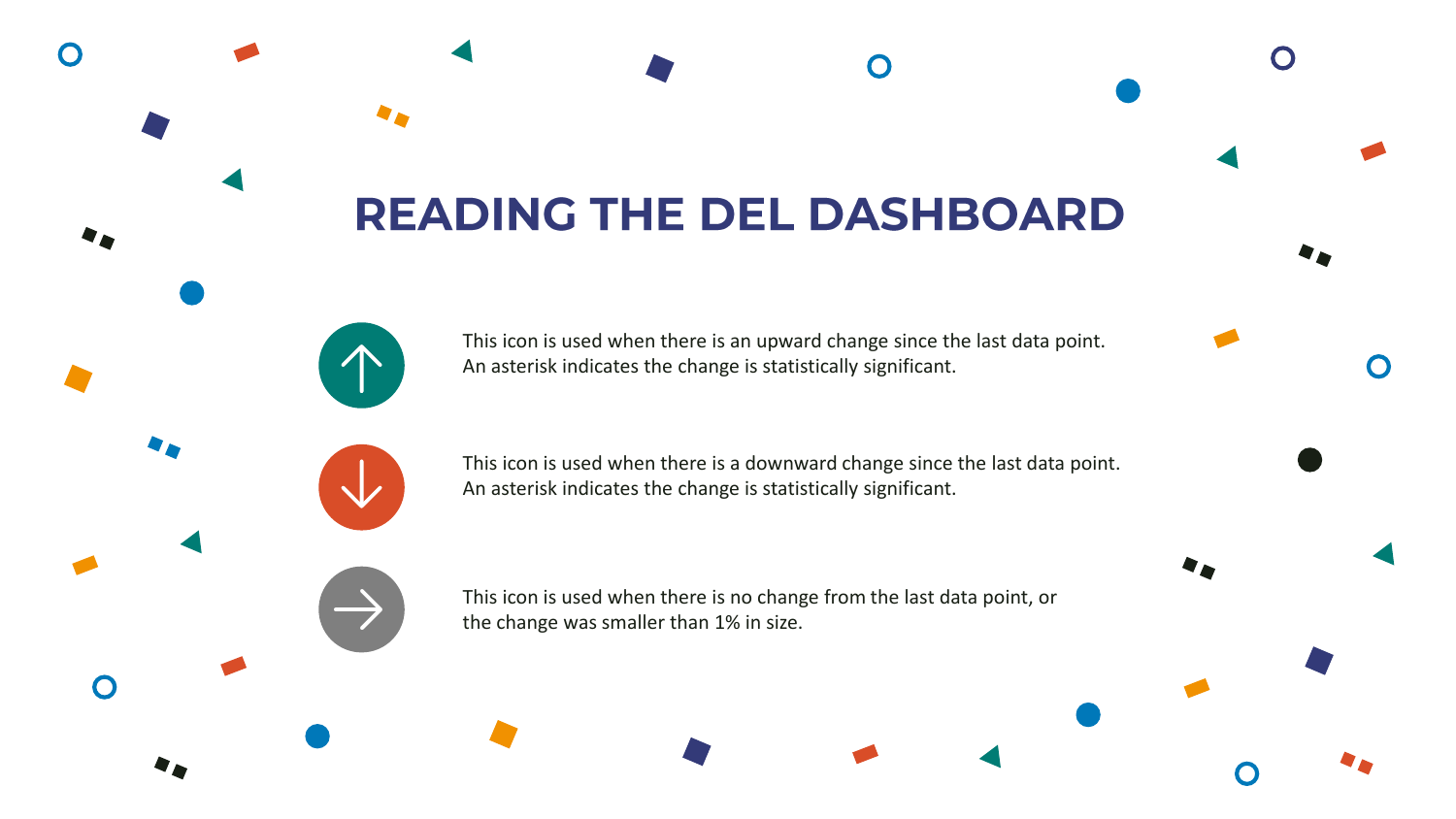# **DEL ENGAGEMENT** SEGMENTATION



Tracking the German public's engagement with global poverty and sustainable development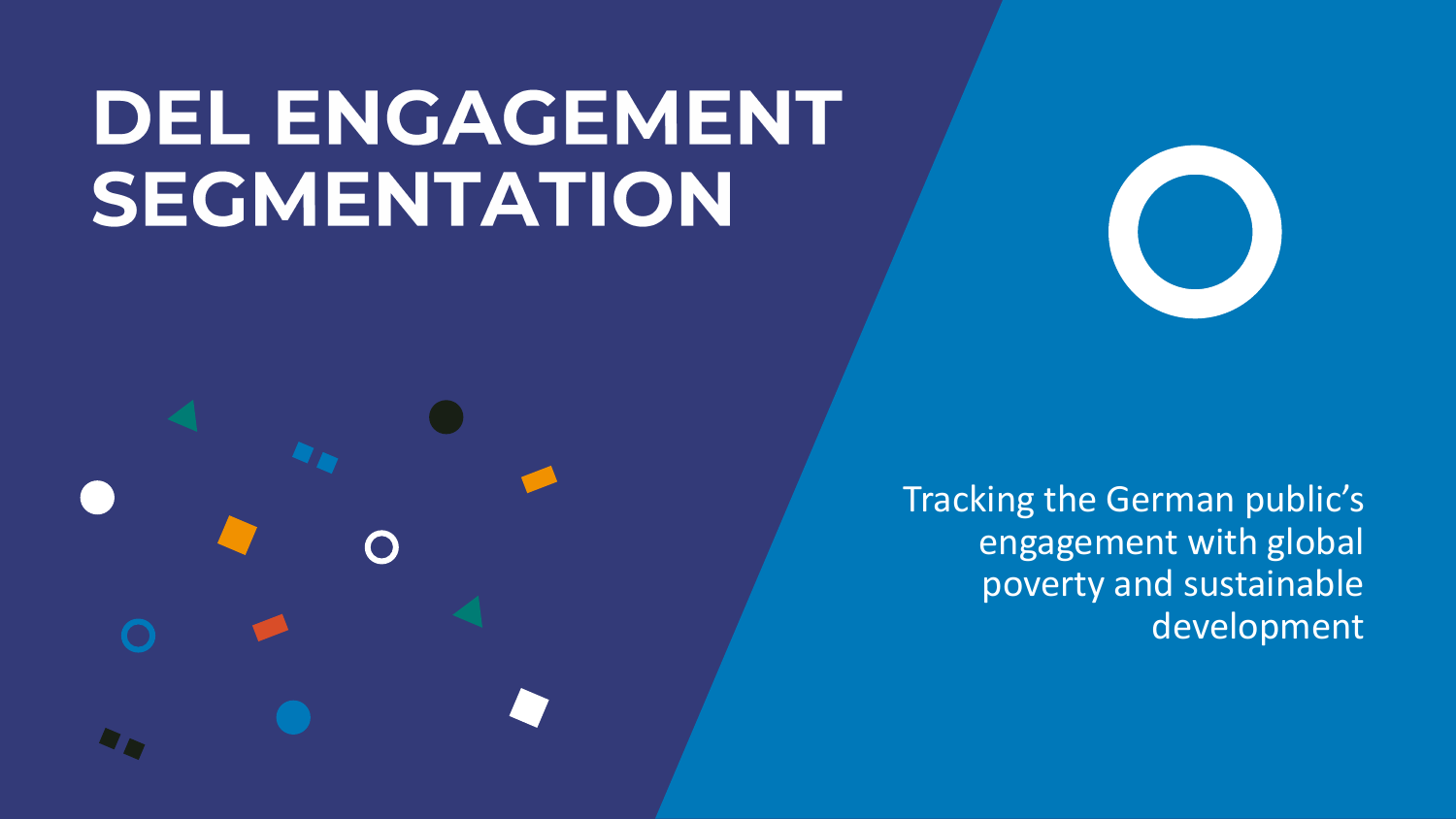### **ENGAGEMENT BATTERY - JANUARY 2022**



Overall, German behavioural engagement with global poverty has deteriorated from October to January 2022.

Two indicators show significant drops in action uptake: 3% fewer people shared or forwarded news about global poverty (14%), and 2% fewer people participated in protests or rallies focused on global poverty (3%).

Many other indicators show decreases, including news readership, volunteering, using one's voice, and purchasing or boycotting products, but these changes are not significant.

**Question: Thinking about global poverty and development, which of the following have you done, if any, in the past 12 months? (% who have taken each action)** Sample size n=1,015 | Base: DE adults | Data are weighted to be nationally representative | Fieldwork by YouGov, 12-13 Jan 2022| Comparison to Oct 2021

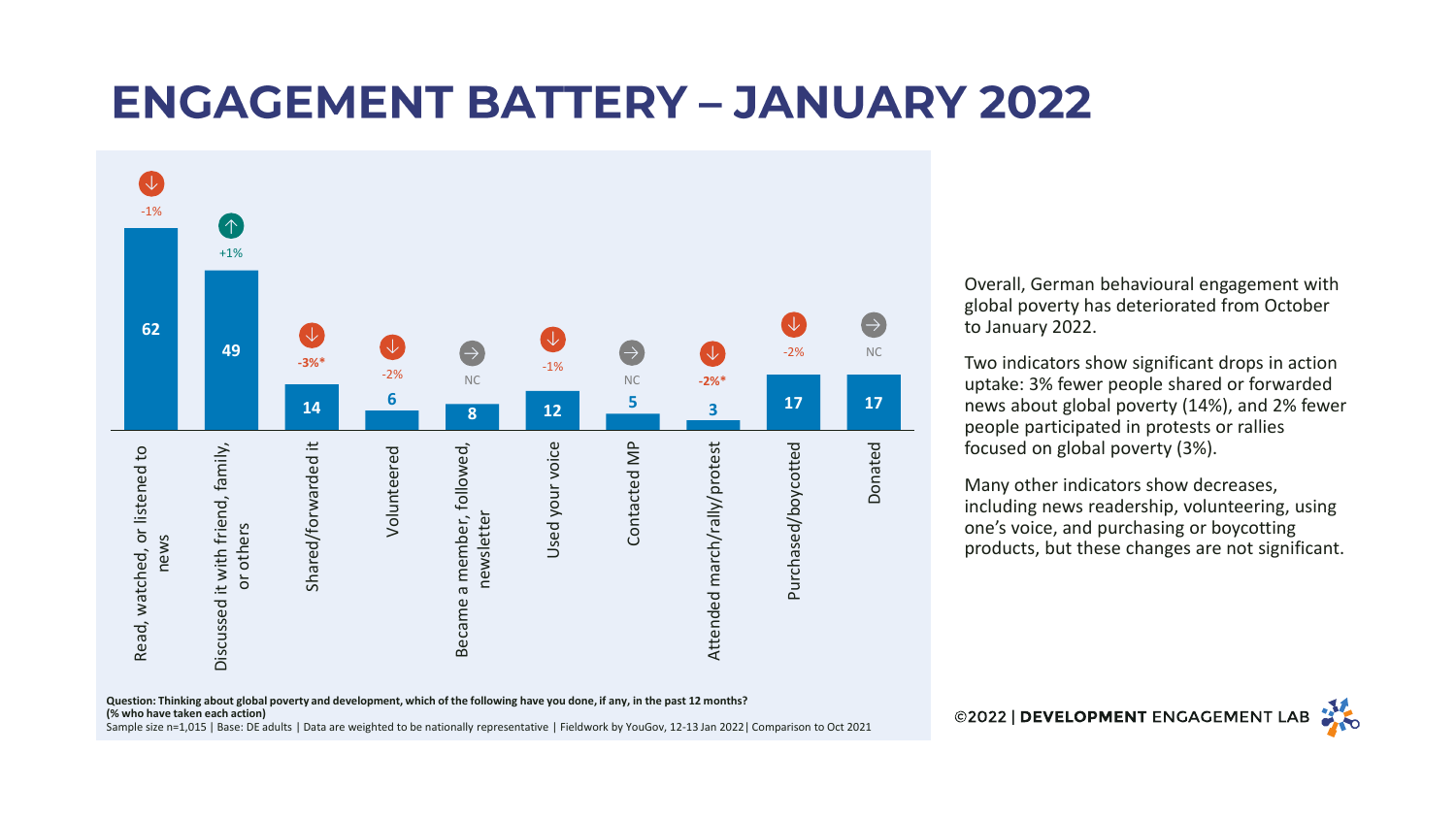# **DEL SEGMENTATION - JANUARY 2022**

| <b>Segment</b>          | <b>Change since</b><br><b>June 2021</b> |           |
|-------------------------|-----------------------------------------|-----------|
| Negatively engaged      | E)                                      | <b>NC</b> |
| Totally disengaged      | 个                                       | $+1%$     |
| Marginally engaged      | 个                                       | $+1\%$    |
| Transactionally engaged | V                                       | $-1\%$    |
| Purposively engaged     | ◡                                       | $-1\%$    |
| Fully engaged           | $\rightarrow$                           | NC.       |

In line with the unchanged landscape based on the single action indicators, we do not observe any significant changes in our segmentation.

The purposively engaged group, which had shrunk in the previous period, continues to shrink (this time by 1%) in our last tracking period.





**The Development Engagement Lab Engagement Segmentation (proportion of respondents in each group)** Sample size n=8,281 | Base: GB adults | Data are weighted to be nationally representative | Fieldwork by YouGov, 23 Sep - 25 Oct 2021 | Comparison to Oct 2021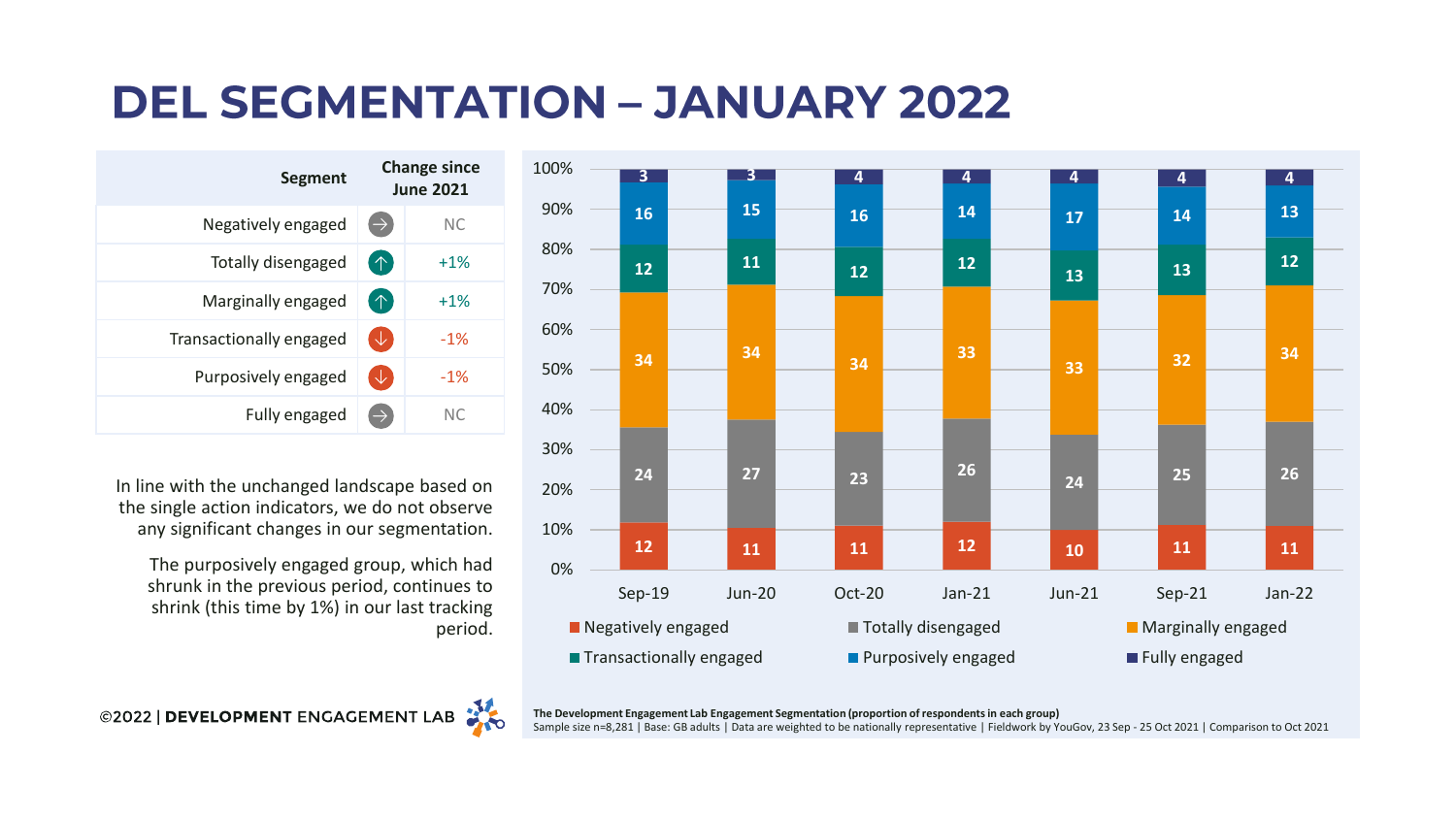# **TRENDS IN DONATIONS - 2019/2022**



#### **Question: Thinking about global poverty and development, have you donated money to an international NGO or charity working on the issue in the past 12 months? (% who donated)** Sample size n=1,015 | Base: DE adults | Data are weighted to be nationally representative | Fieldwork by YouGov, 12-13 Jan 2022| Comparison to Oct 2021



#### have donated to a global poverty charity in the past 12 months in Germany

Great Britain joins France at the top of our donors rankings, with 19% of respondents donating to global poverty charities in January 2022.

All countries experienced small positive increases, ranging from 0.5% in Germany to 3% in Great Britain.

Long-term trends show that donations increase in the January period – clear seasonal effects – but range between 16-19%.

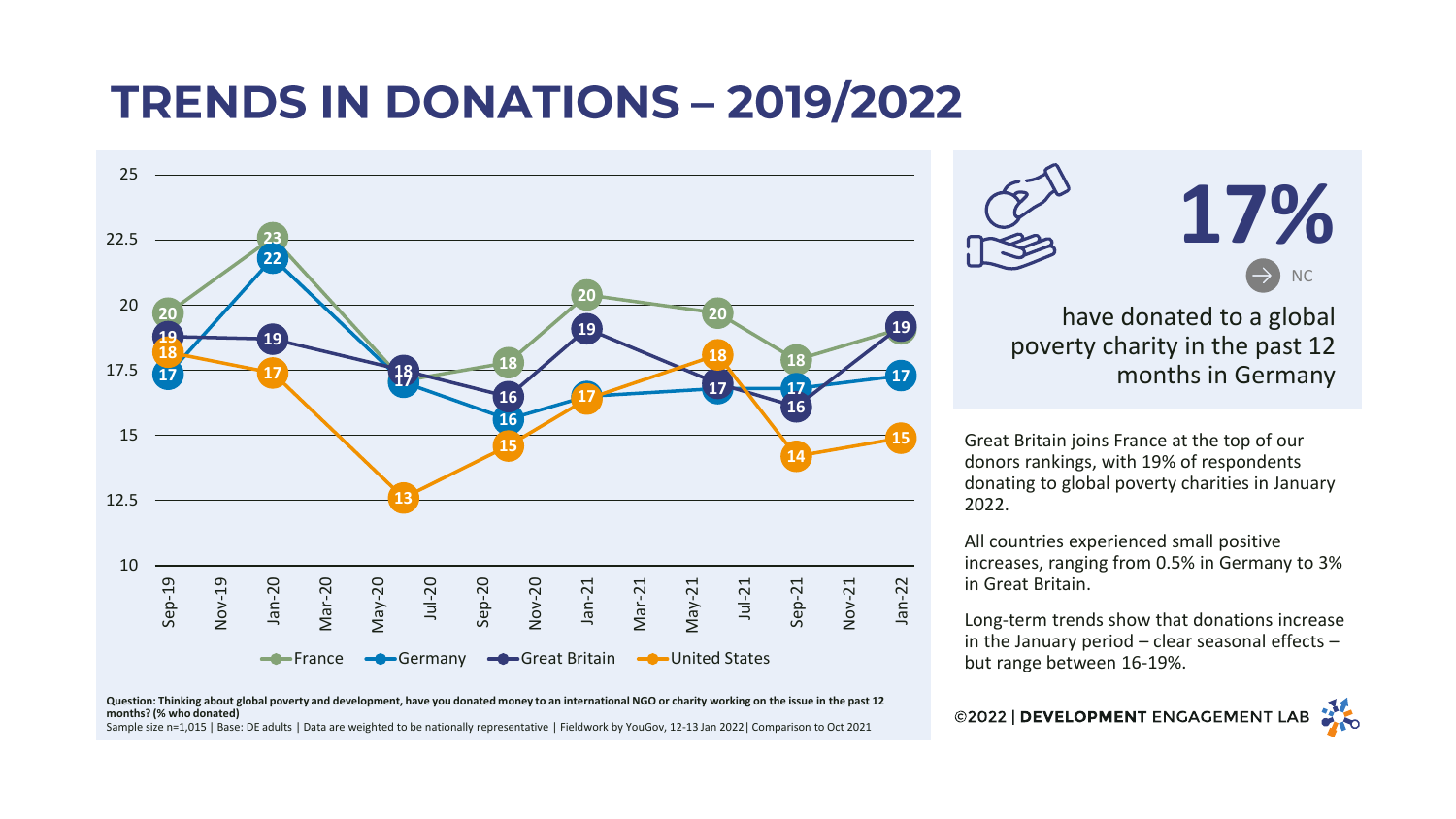# **EFFICACY BATTERY - JANUARY 2022**

The perceived efficacy of German development NGOs and charities takes a hard hit in January 2022, down significantly by 4% to 49%.

More members of the German public now now that the German government can make a difference to poverty in poor countries.

Overall, however, organisations efficacy (although on a negative trend) is still perceived as higher than personal efficacy (which is instead on a positive, although insignificant, rise since October).



**Question: How much of a difference, if any, do you think each of the following can make to reducing poverty in poor countries? (% who say they can make a difference or a great deal of difference)** Sample size n=1,015 | Base: DE adults | Data are weighted to be nationally representative | Fieldwork by YouGov, 12-13 Jan 2022| Comparison to Oct 2021

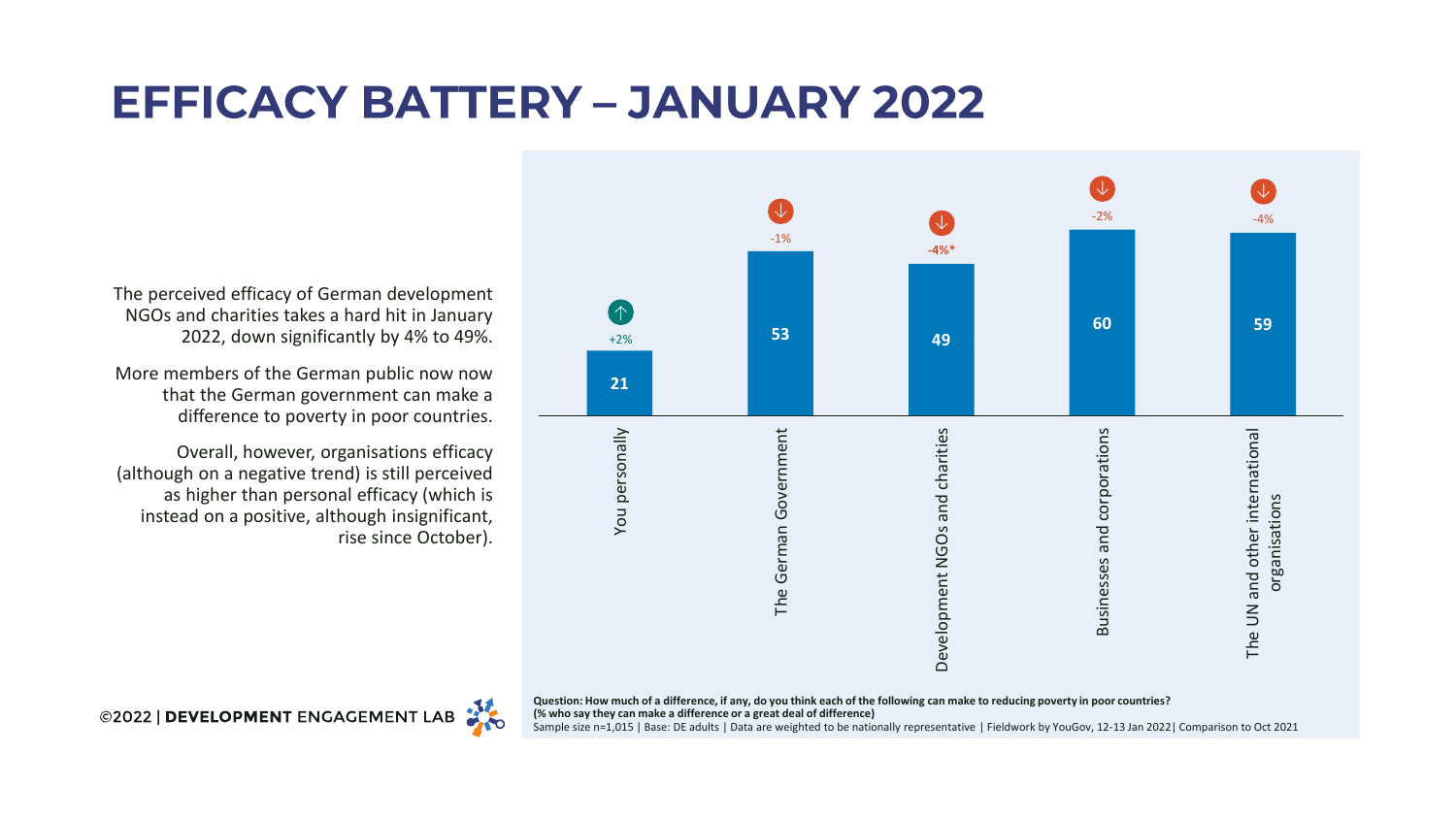# **DEL TRACKER**



Tracking public opinion on global issues, global poverty, and sustainable development in Germany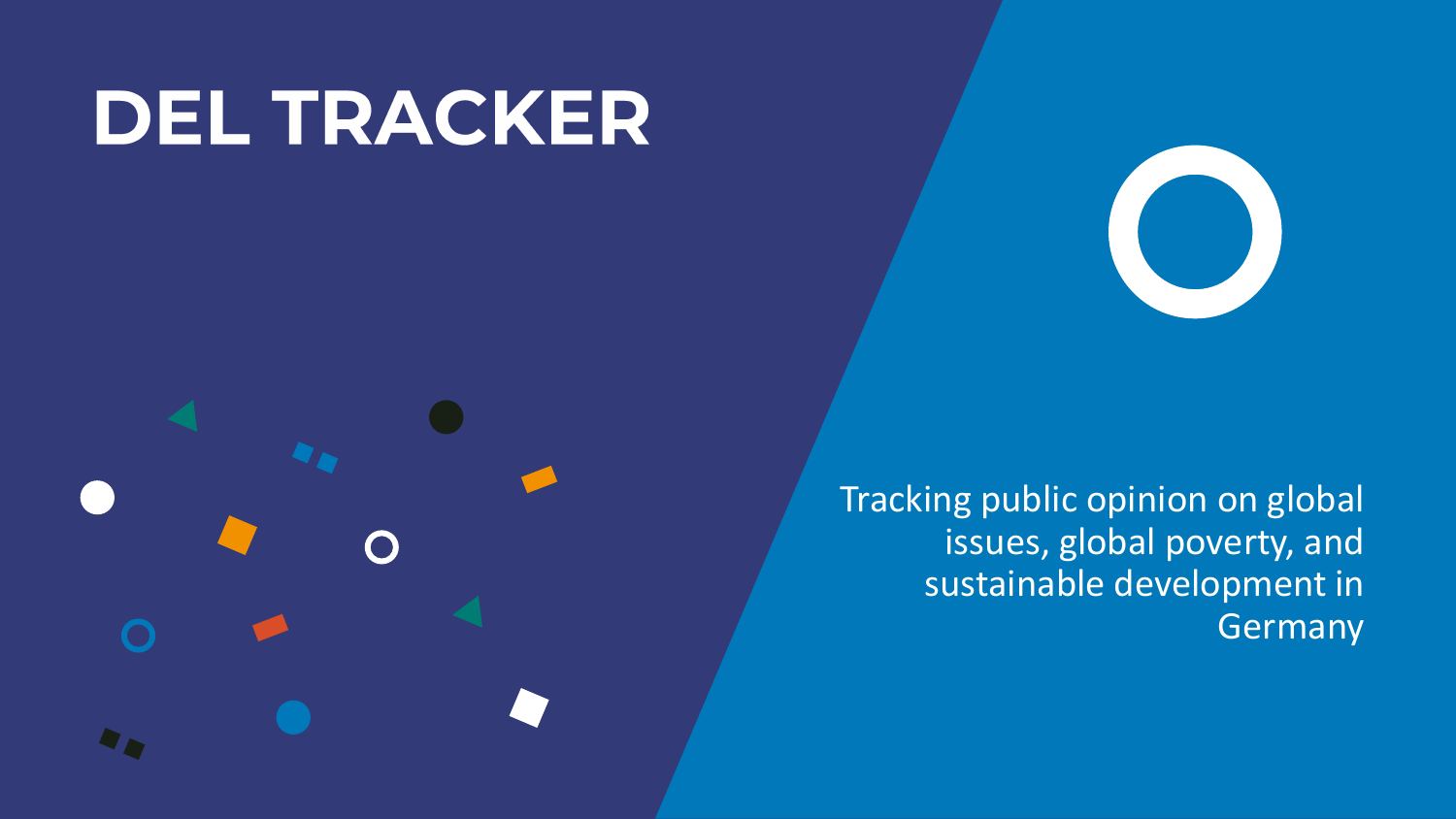# **MOST CONCERNING ISSUES - JANUARY 2022**



As the saliency of climate change drops at the end of the COP26 conference, public concern for climate change decreased, although not significantly, by 4% since October.

Climate change, however, remains the most concerning issue according to the German public.

None of the changes since October are statistically significant in our battery, but attention is shifting away from climate and conflict and towards pandemics (with the omicron variant) and fake news.

**Question: Thinking about the issues below, which of the following do you personally care about? (% who select issue of concern)** Sample size n=1,015 | Base: DE adults | Data are weighted to be nationally representative | Fieldwork by YouGov, 12-13 Jan 2022| Comparison to Oct 2021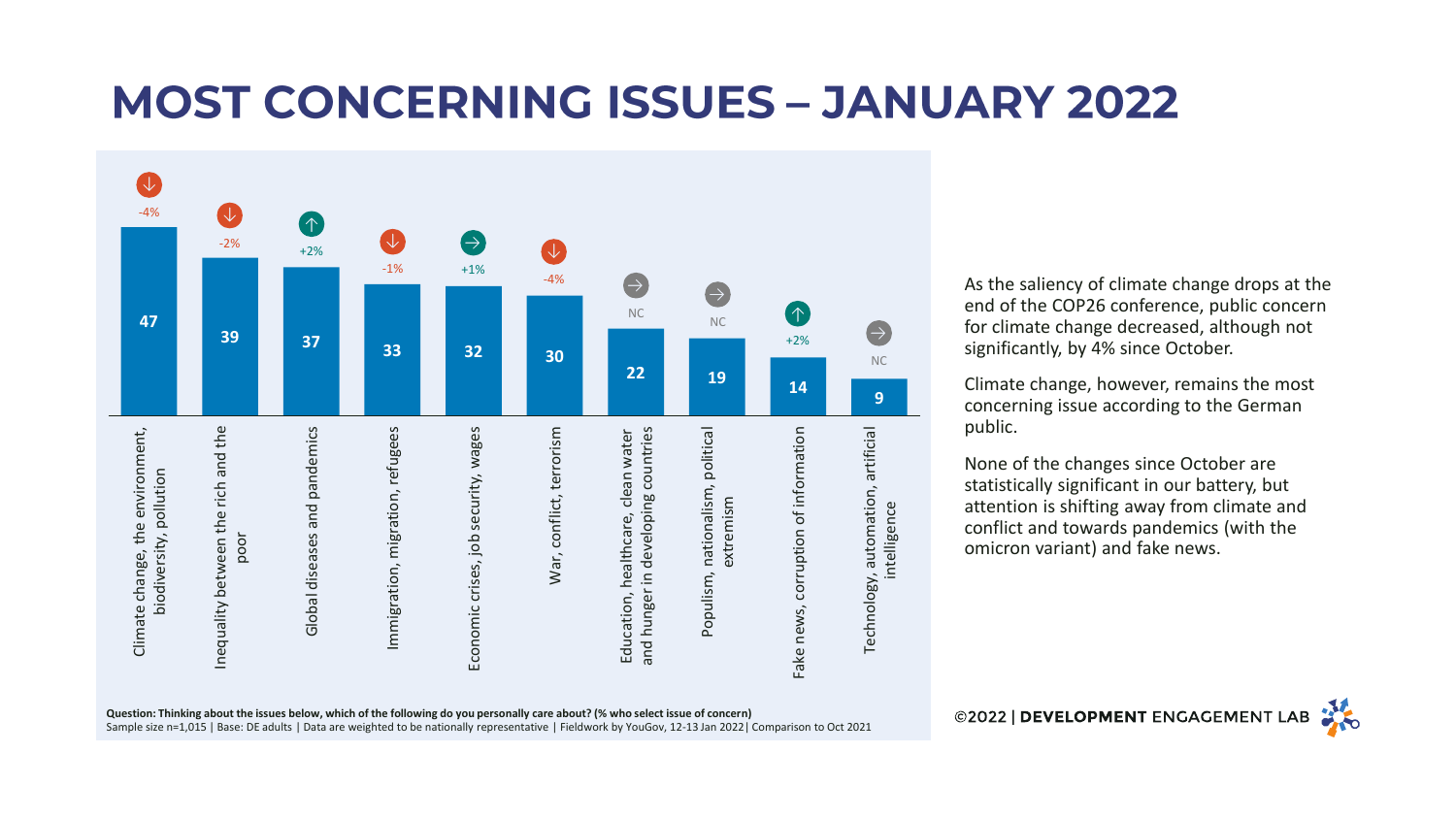# **ARGUMENTS FOR AID - JANUARY 2022**



After a 6% fall in the number of Germans saying they are persuaded by aid efficiency arguments (down to 46%), arguments about aid as a tool to reduce refugees now top the arguments ranking.

> These are also down by 3%, albeit not statistically significantly, as are arguments based on climate change (-1%), or pandemics (-2%).

Overall, it looks like the German public is less convinced by any argument (bar, perhaps, one of economic benefits for Germany itself), with "don't know" answers on the rise by 3%.

©2022 | DEVELOPMENT ENGAGEMENT LAB

**Question: Here are some possible arguments for development aid. Which of these arguments do you find particularly convincing personally?** Sample size n=1,015 | Base: DE adults | Data are weighted to be nationally representative | Fieldwork by YouGov, 12-13 Jan 2022| Comparison to Oct 2021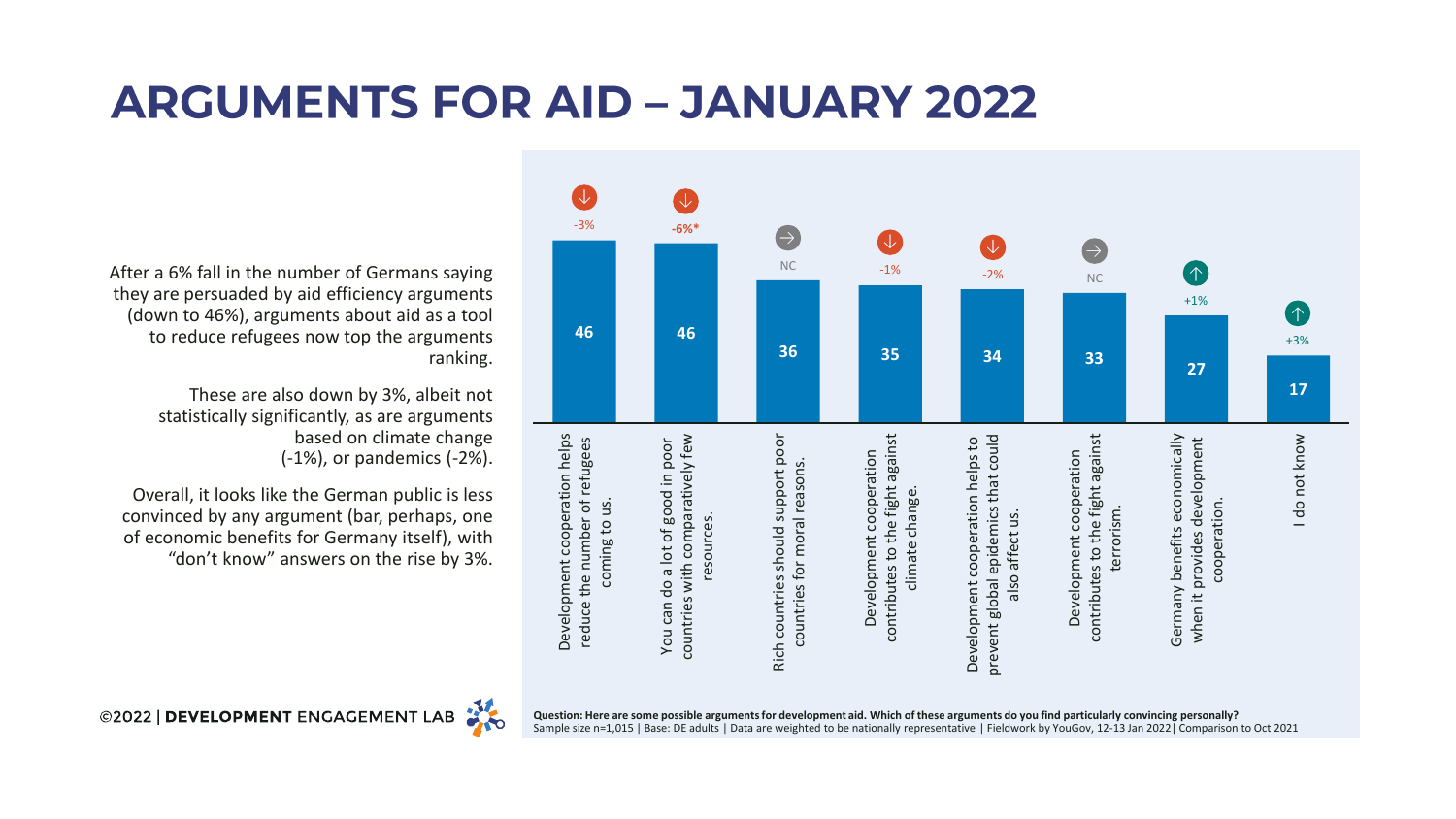# **ATTITUDES AND PUBLIC OPINION - JANUARY 2022**



©2022 | DEVELOPMENT ENGAGEMENT LAB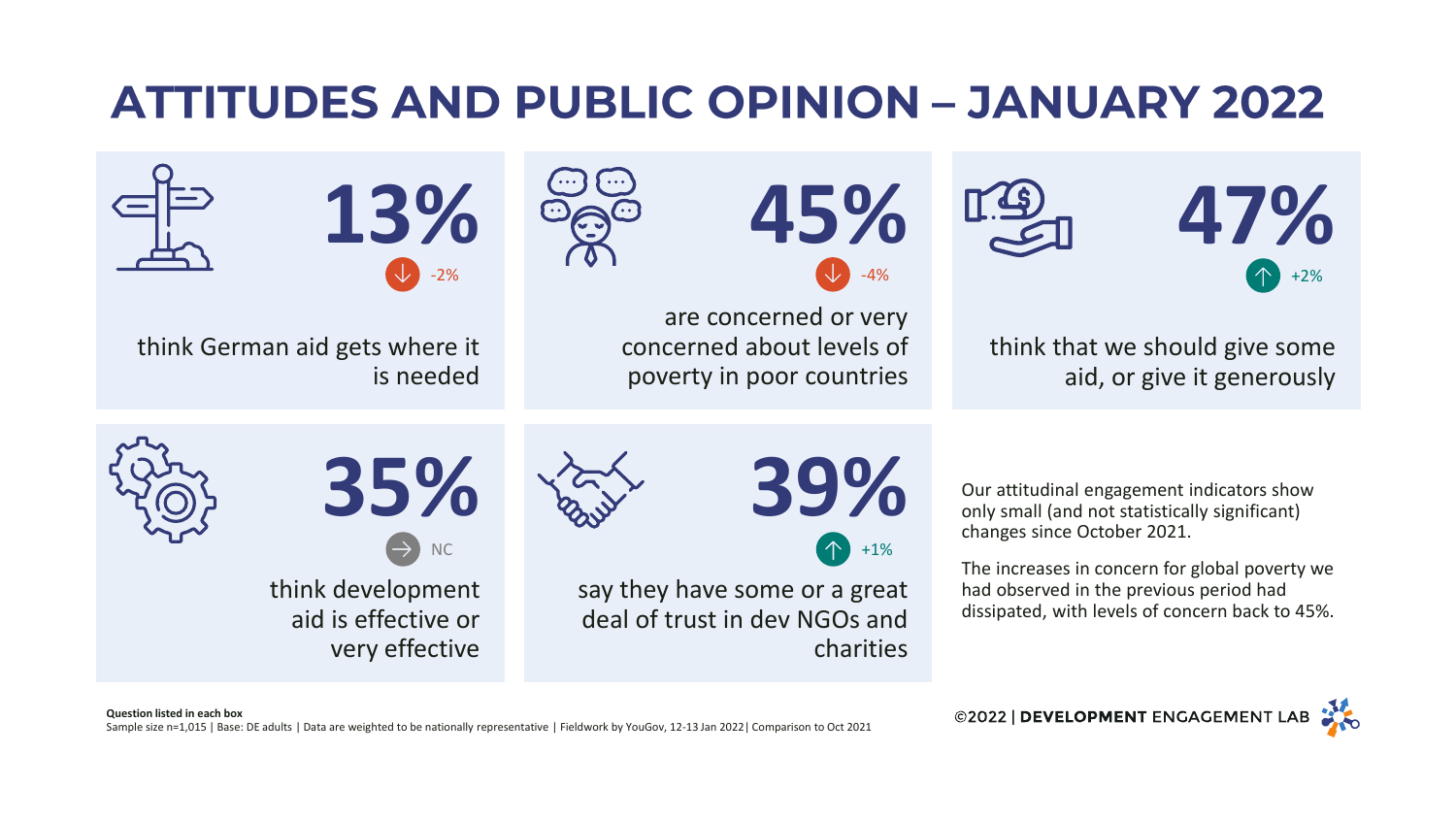# **TRENDS IN AID SUPPORT - 2019/2022**



**68%**

think the government should keep or increase the overseas aid budget

Support for aid expenditure remains above 50% and stable since the significant increase we saw back in June 2021 in Great Britain.

Support fell 1% in the United States and increase by 3% increase in France. Support in France and Germany remains much higher than in GB and the US.

Question: Of its total budget of nearly €360 billion, the German government currently allocates 3.5 percent, or €12.6 billion, to overseas aid to poor countries. Do you think that the **government should increase or decrease the amount of money that it spends on overseas aid to poor countries? (% who thinks we should keep or increase current expenditure levels)**

Sample size n=1,015 | Base: DE adults | Data are weighted to be nationally representative | Fieldwork by YouGov, 12-13 Jan 2022| Comparison to Oct 2021

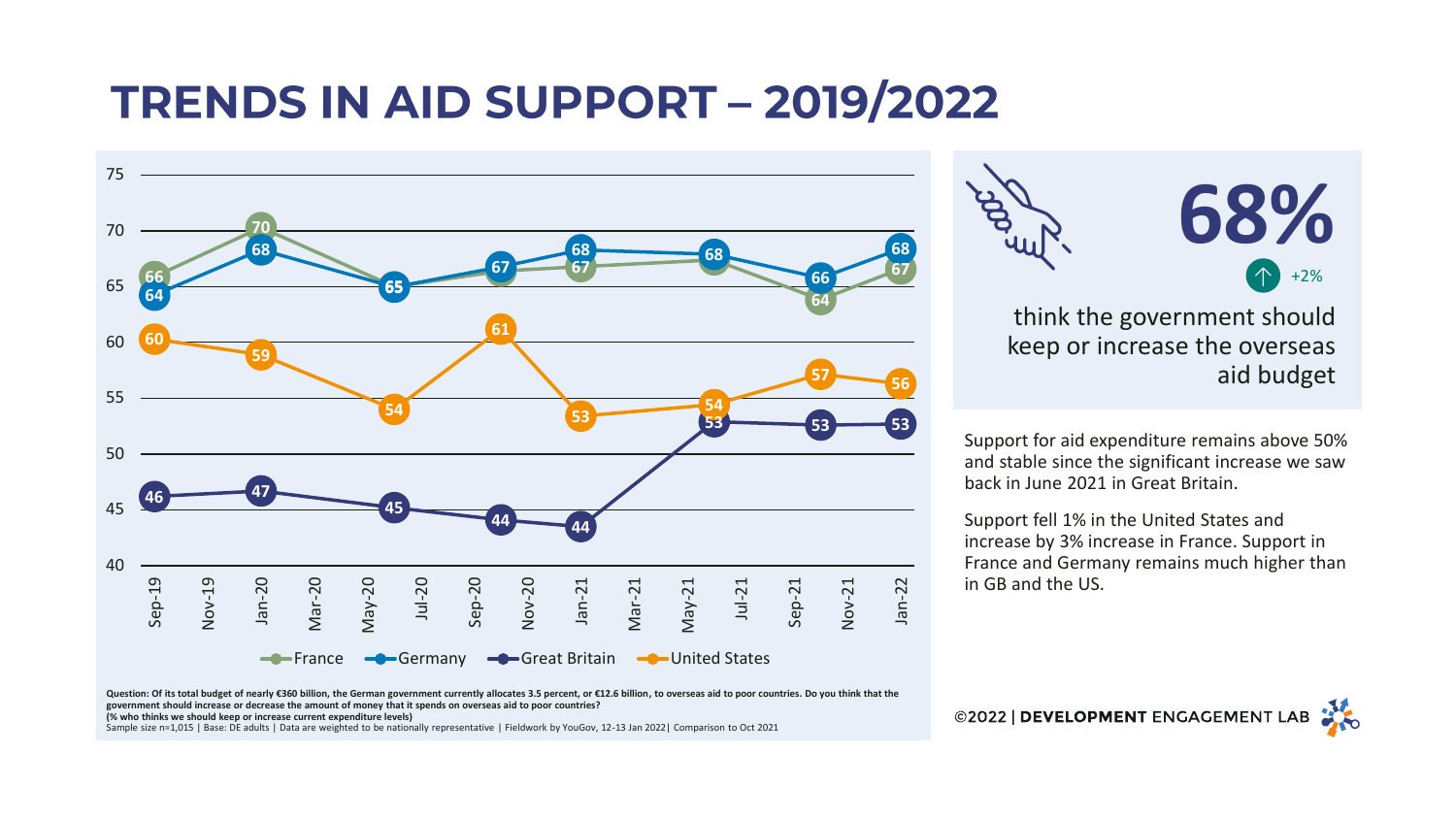### **DATA**

The data for this deck come from the DEL Tracker (n=1,015). Data are weighted to be nationally representative. Fieldwork conducted by YouGov, 13-14 January 2022.

### **USE**

DEL data and analysis are a public good and can be used and shared with the appropriate citation.

### **CITATION**

Morini, P., Hudson, J. & Hudson, D. 2022. *DEL Dashboard – Germany January 2022*. London: Development Engagement Lab.